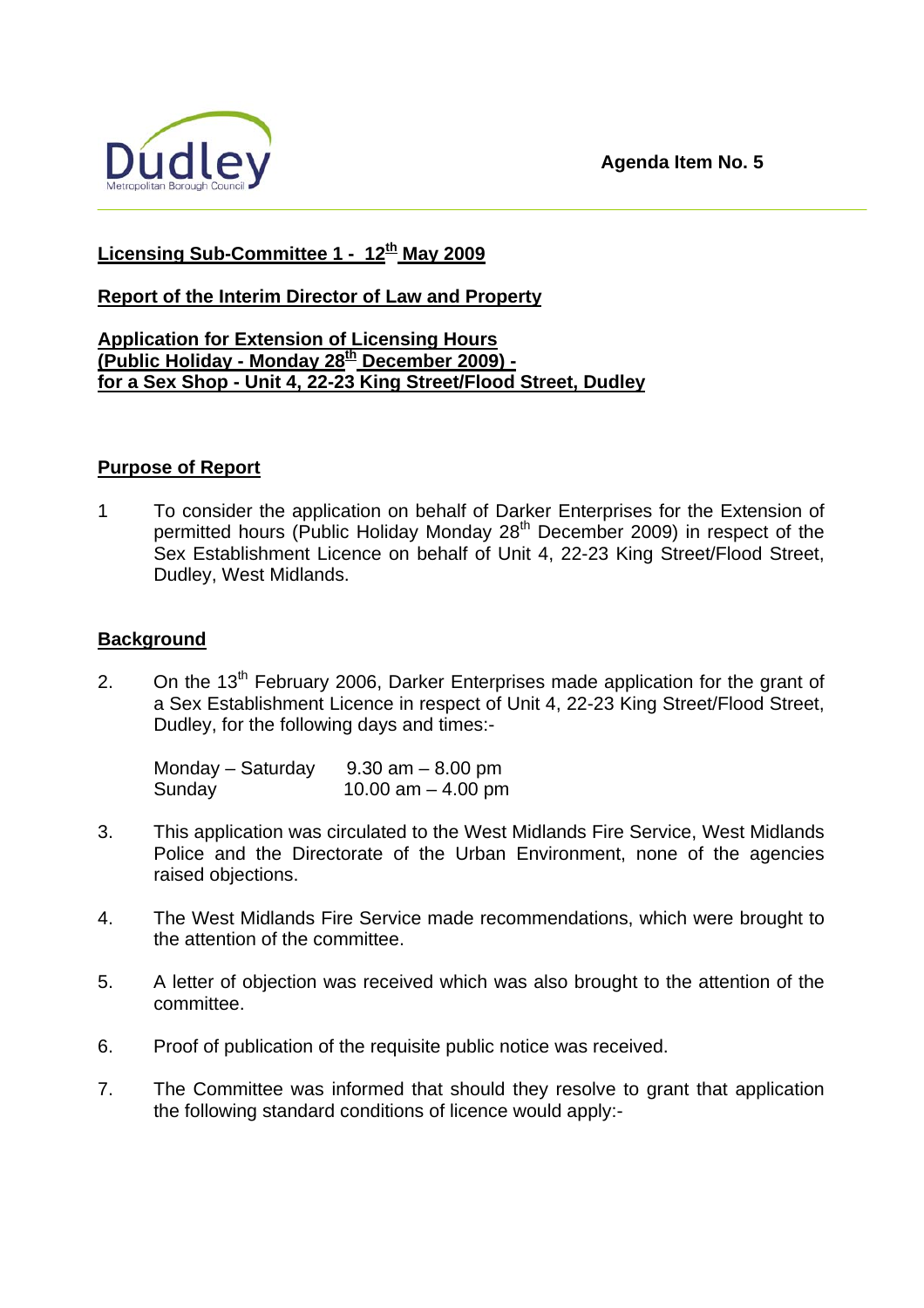## 8. Opening Hours

- (1) The licensed premises shall not be open nor used for the purposes for which the licence is granted except between the hours of 9 am and 6.30 pm on any weekday (including Saturday).
- (2) The licensed premises shall not be so open or used at all on Sundays, Good Friday, Christmas Day or any other general or public holiday.

## Window, Fascia Board Advertisement and Displays

- (1) The interior of the premises shall not be visible to passers by and to that intent the licence holder shall obscure all windows and doors in a manner satisfactory to the Council
- (2) The window, doors, fascia board, walls and all external parts of the premises including the roof shall not contain any form of writing, sign or display save for:-
	- The address of the premises
	- The licensed name of the premises
	- The form of warning notice required to be displayed by virtue of the provisions of Section 1(6) of the Indecent Displays (Control) Act 1981
	- A notice stating the opening hours of the establishment
- 9. This matter was considered by the Committee on the  $11<sup>th</sup>$  April 2006.
- 10. The Committee resolved that the application be granted and that all conditions apply, together with the additional condition as set out in paragraph 8 above.
- 11. That licence was subsequently renewed and bore the expiry date of  $10<sup>th</sup>$  April 2008.
- 12. On the  $7<sup>th</sup>$  August 2007, Darker Enterprises Ltd made application for the extension to the opening hours for the period prior to Christmas i.e. until 8.00pm Monday to Saturday from 10<sup>th</sup> December 2007 until 22<sup>nd</sup> December 2007.
- 13. That application was circulated as in paragraph 3 above. None of the agencies raised objections.
- 14. That application was considered by the Licensing Sub-Committee on  $25<sup>th</sup>$ September 2007, the Sub-Committee resolved that the application be approved for the following days and times:-

Monday to Saturday from 10<sup>th</sup> December 2007 Until 22<sup>nd</sup> December 2007 until 8.00pm

15. On 26<sup>th</sup> March 2008, an application was received from Darker Enterprises Limited for the renewal of the licence and permanent extension of permitted hours (for the two weeks prior to Christmas) to Monday to Saturday until 8.00pm.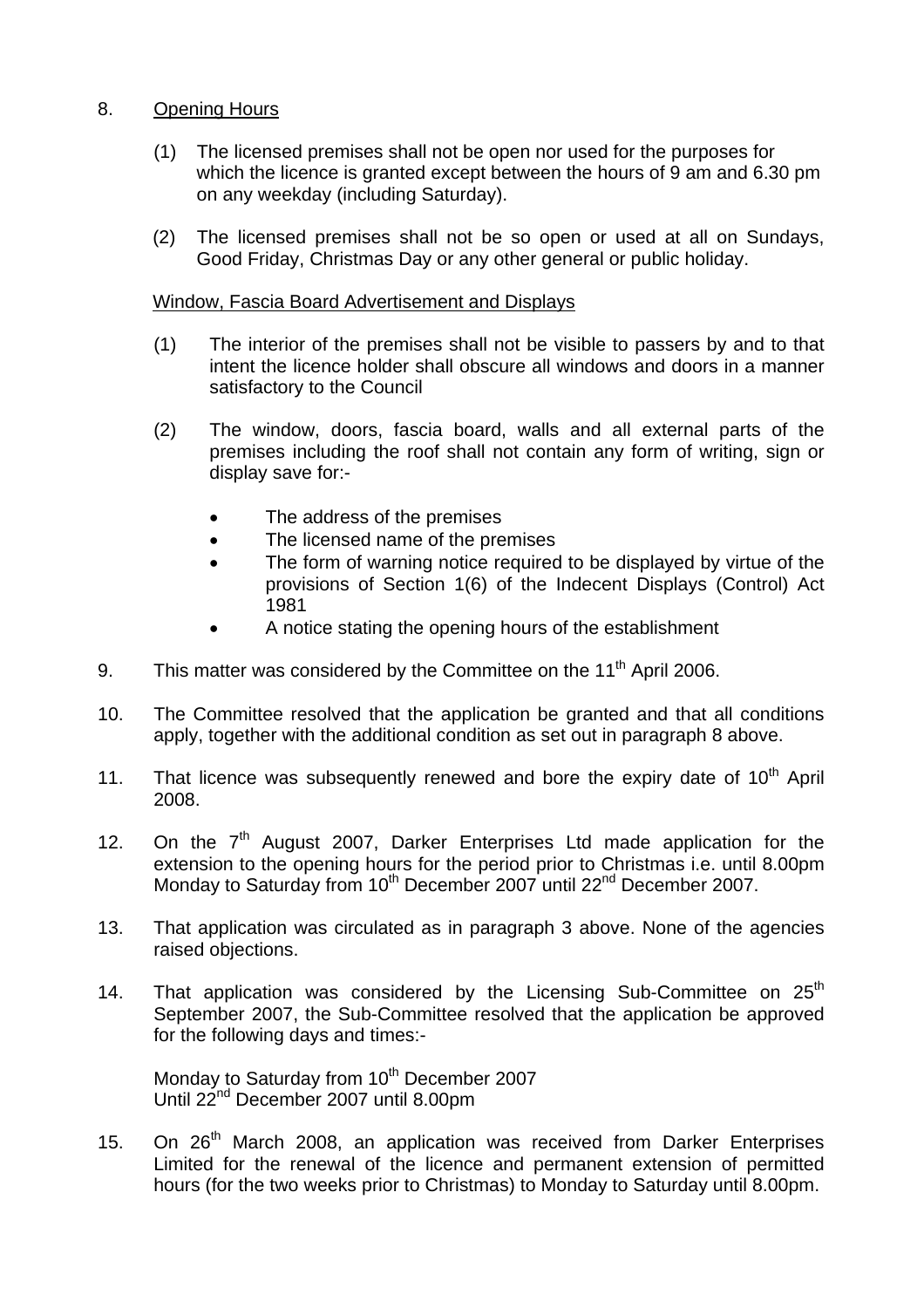- 16. This application was circulated as set out in paragraph 3 above. None of the Agencies raised objections.
- 17. This matter was considered by the Licensing Sub-Committee on 13<sup>th</sup> May 2008, the Committee resolved that application for renewal be granted, the Committee further resolved that the application for permanent extension of hours also be granted for the following days and times only.

 Monday to Saturday in the two weeks proceeding Christmas each year until 8.00pm.

18. On 23<sup>rd</sup> March 2009 Darker Enterprises Limited made application for the renewal of licence and variation of condition of licence to allow the premises to open on Bank Holiday Monday 28<sup>th</sup> December 2009, and for a further variation for 2010 when Christmas day falls on the Saturday and two Bank Holidays are therefore moved.

A copy of that application is attached to this report as Appendix 1.

- 19. That application was circulated as in paragraph 3 above, none of the agencies raised objections.
- 20. This application falls within the Council's responsibility for licensing which has a direct link to the Council's key corporate priority that safety matters.

# **Finance**

21. There are no financial implications.

## **Law**

22. The control of sex establishments is governed by the Local Government (Miscellaneous) Provisions Act 1982 Part II

#### 23. Formalities of Applications under Part II of the Act:

An applicant for the grant, renewal or transfer of a licence must give public notice of the application in a local newspaper which is published not later than seven days after the application. Additionally public notice of the application must be displayed for 21 days on or near the premises. The public notice must be in a form prescribed by the Council. The applicant must also within seven days of the application send a copy thereof to the Police. Objectors must give written notice of grounds of objection within 28 days of the date of the application. The Council when considering an application must have regard to the observations of the Police and any objectors.

## 24. Refusal of Licences:

An application must be refused if the applicant:-

(a) is under 18;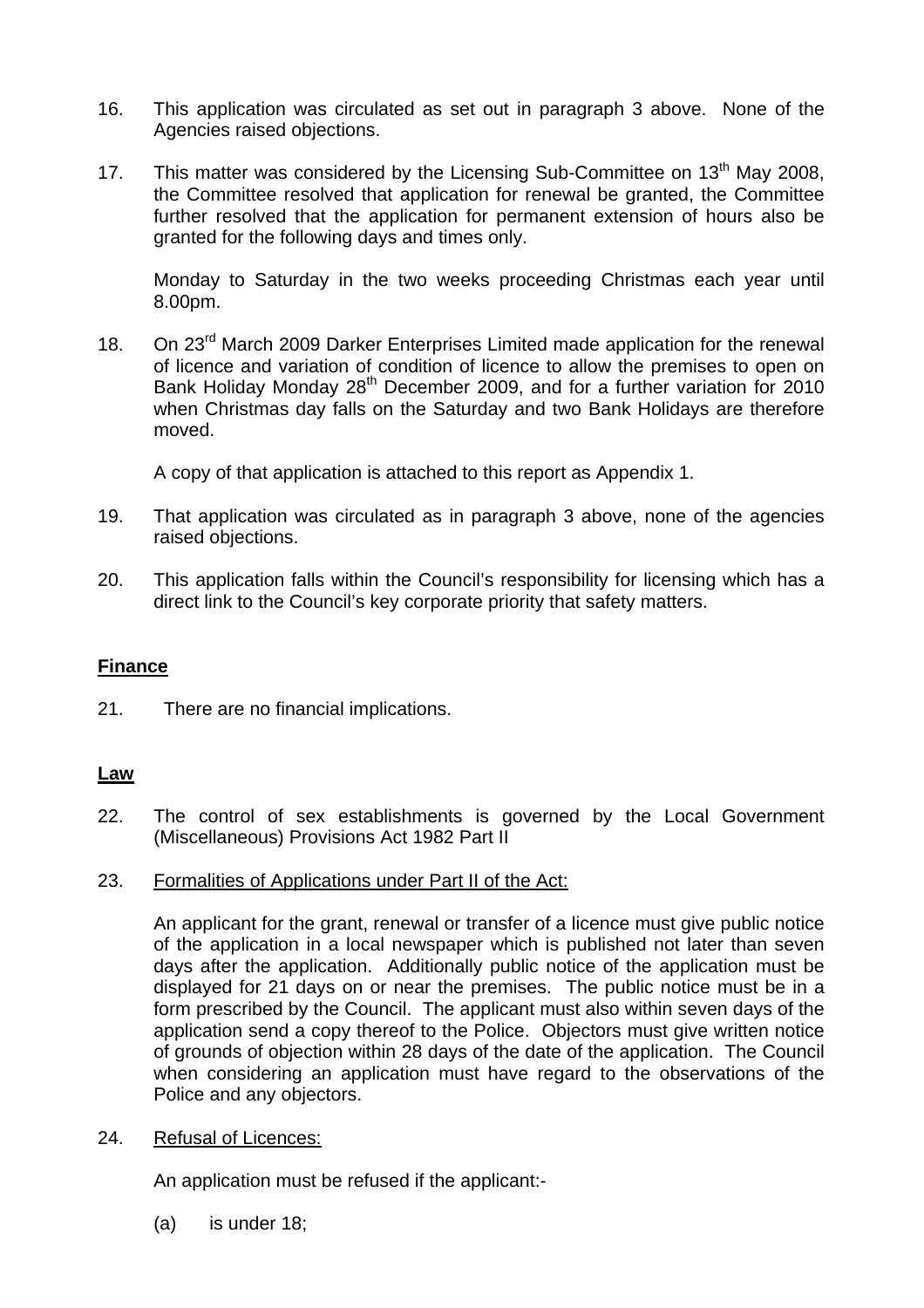- (b) has had a licence revoked and is disqualified. Where a licence is revoked its holder is disqualified from holding a licence for a period of twelve months;
- (c) is non-resident in the United Kingdom;
- (d) is a foreign company; and
- (e) has been refused a licence during the proceeding twelve months.

An application may be refused in the following circumstances:-

- (a) if the applicant is unsuitable by reason of criminal conviction or any other reason;
- (b) if the applicant is acting on behalf of somebody who would be refused if he were to apply;
- (c) if the number of sex establishments in the locality at the time is equal to or exceeds the number which the authority consider is appropriate for that locality. That number can be nil; and
- (d) if a licence would be inappropriate having regard to:-

the character of the locality or the use to which any premises in the vicinity are put or the layout, character or condition of the premises, vehicle or stall in respect of which the application is made.

25. There is a right of appeal to the Magistrates' Court against a decision of the Council to refuse to grant, renew or transfer a licence, or to revoke a licence, and against a condition attached to a licence. However, there is no right of appeal in respect of a refusal to grant or renew a licence on the grounds that the number of sex establishments in the locality exceeds the number which the Council consider is appropriate for that locality or that the grant of a licence would be inappropriate to the area.

# **Equality Impact**

- 26. This report takes into account the Council's policy on equal opportunities.
- 27. The licensing of premises will not impact on children as under 18 year olds are not permitted on such premises.
- 28. There has been no consultation or involvement of children and young people in developing these proposals.